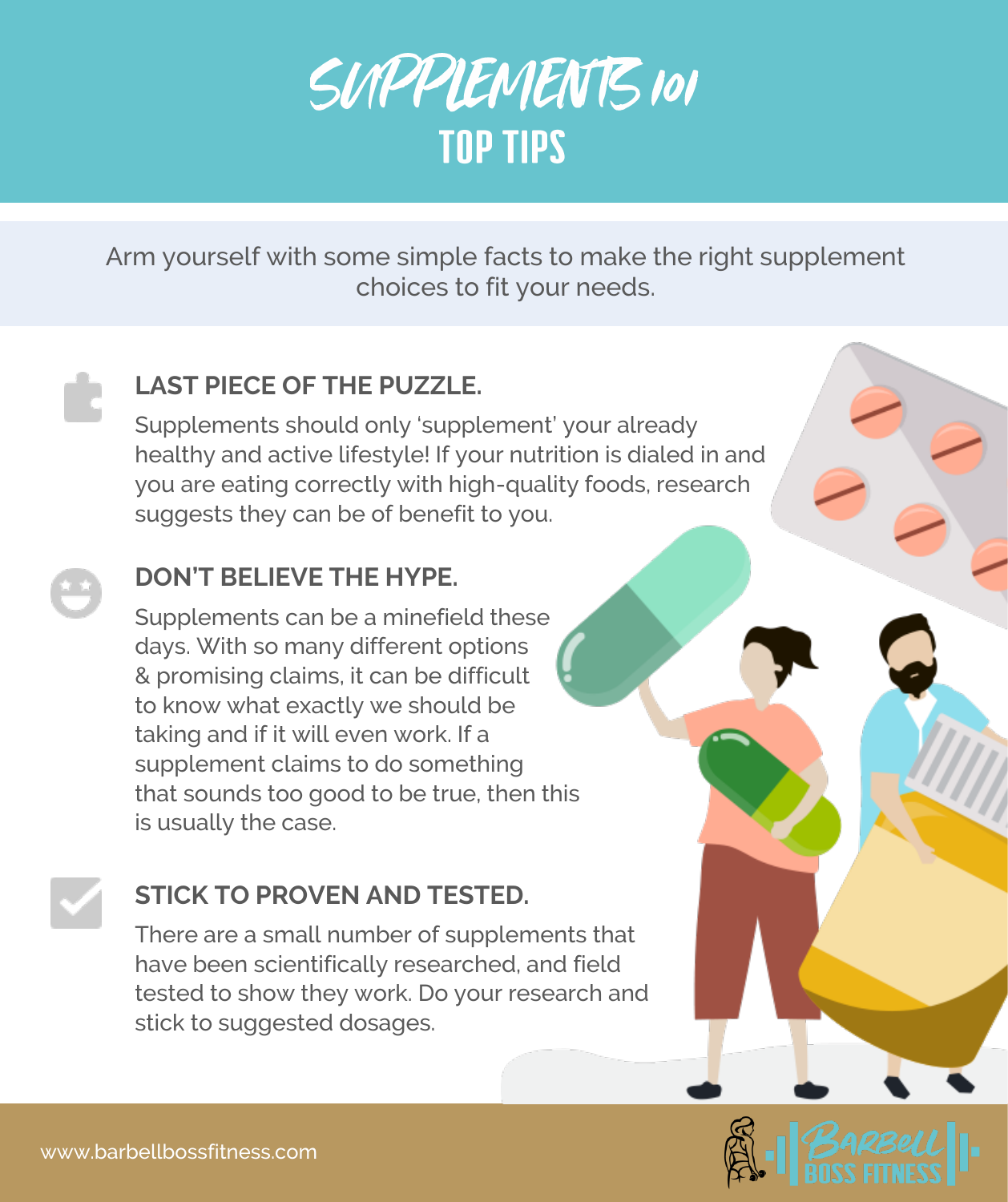



*Health, Strength, Muscle Builder & Fat Loss Supplement* 



Vitamin D has been shown to improve mood, aid immune function, fight off cancers, burn body fat, and improve bone health. It also helps boost muscle strength and growth, mainly due to its potential to increase testosterone levels.

# **HOW TO TAKE**

The safe upper limit is 10,000IU/day, for moderate supplementation, a 1,000-2,000IU dose of vitamin D3 is sufficient to meet the needs of most of the population.

Vitamin D should be taken daily, with meals or a source of fat, like fish oil.



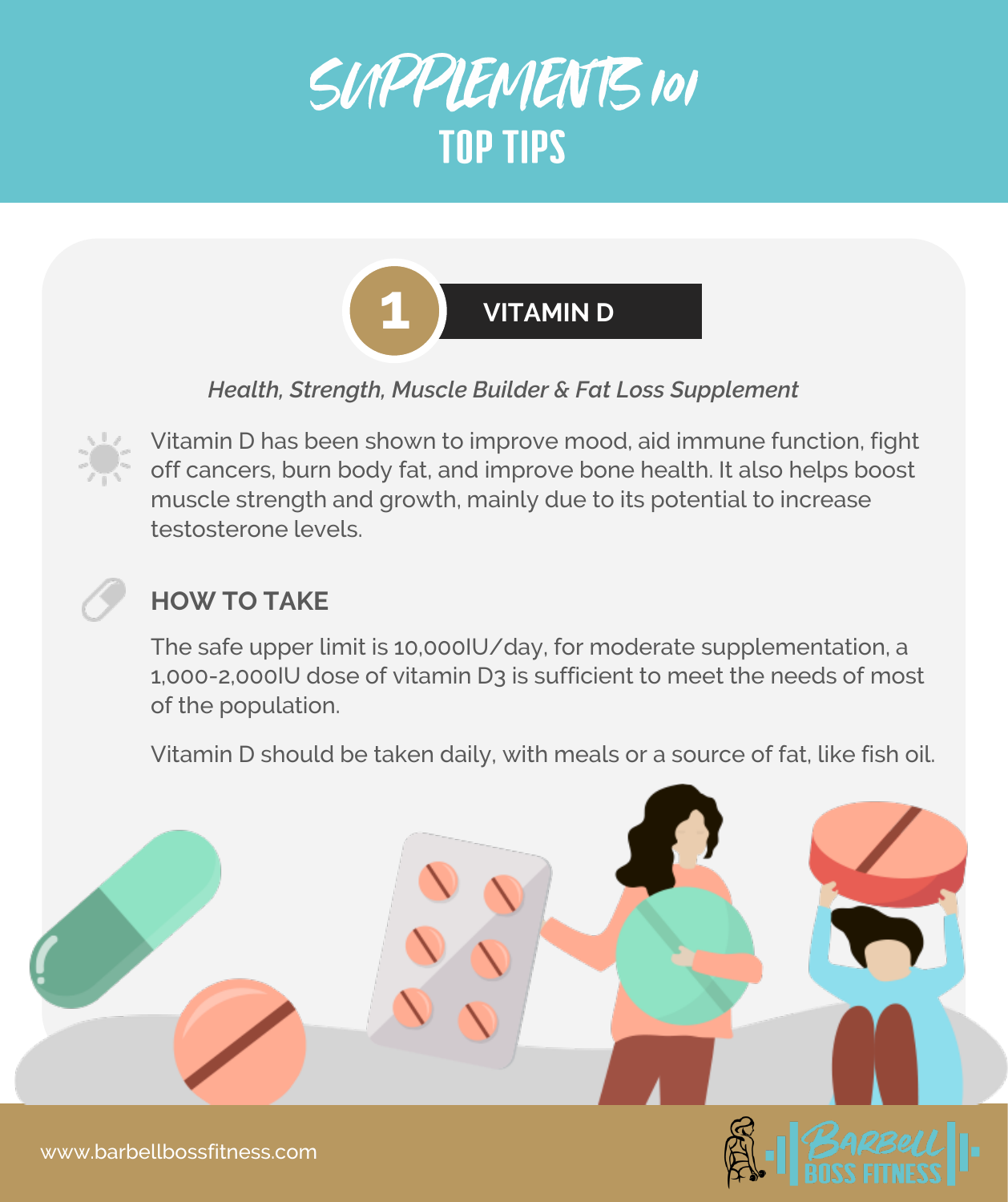



#### *Health, Fat Loss, Muscle Builder & Strength Supplement*

Fish oil contains the essential omega 3 fatty acids EPA and DHA, which provide many health and performance benefits due to high antiinflammatory properties. From a health perspective, these fatty acids appear to reduce the risk of heart disease and stroke while from a performance aspect they can help prevent muscle breakdown, enhance joint healing, improve brain function and achieve greater fat loss.

## **HOW TO TAKE**

Effective dosages of combined EPA and DHA are from 250mg to 1000mg per day. For more dramatic and enhanced effects, dosages can be used up to 6g split throughout a day. Liquid fish oil is usually more effective at providing these dosages than a capsule.

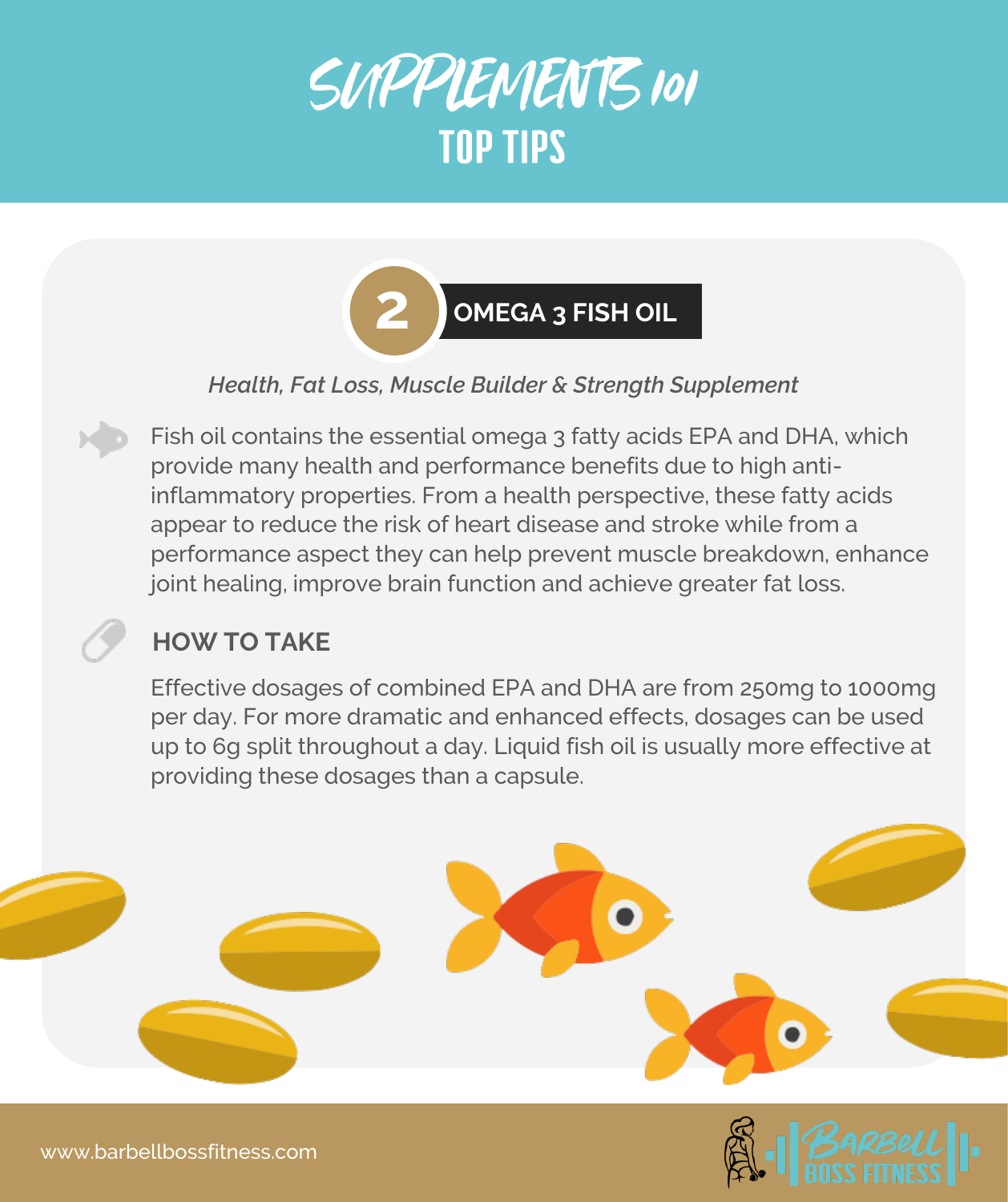



### *Fat Loss, Energy Production & Health Supplement*

Green tea contains compounds called catechins, including EGCG, the primary active ingredient for its thermogenic properties. Green tea also contains caffeine, which boosts energy levels and provides further fat burning actions. It can also serve as an anti-oxidant and may help reduce certain cancers and provide other health benefits such as improved joint healing.

## **HOW TO TAKE**

For maximum fat burning and metabolic capacity, a high dosage of 400- 500mg EGCG will be required daily. A green tea extract is therefore recommended, as one cup of green tea will only provide approximately 50mg of EGCG equivalence. It's suggested taking this alongside food, as some people can feel nausea after taking it on an empty stomach.

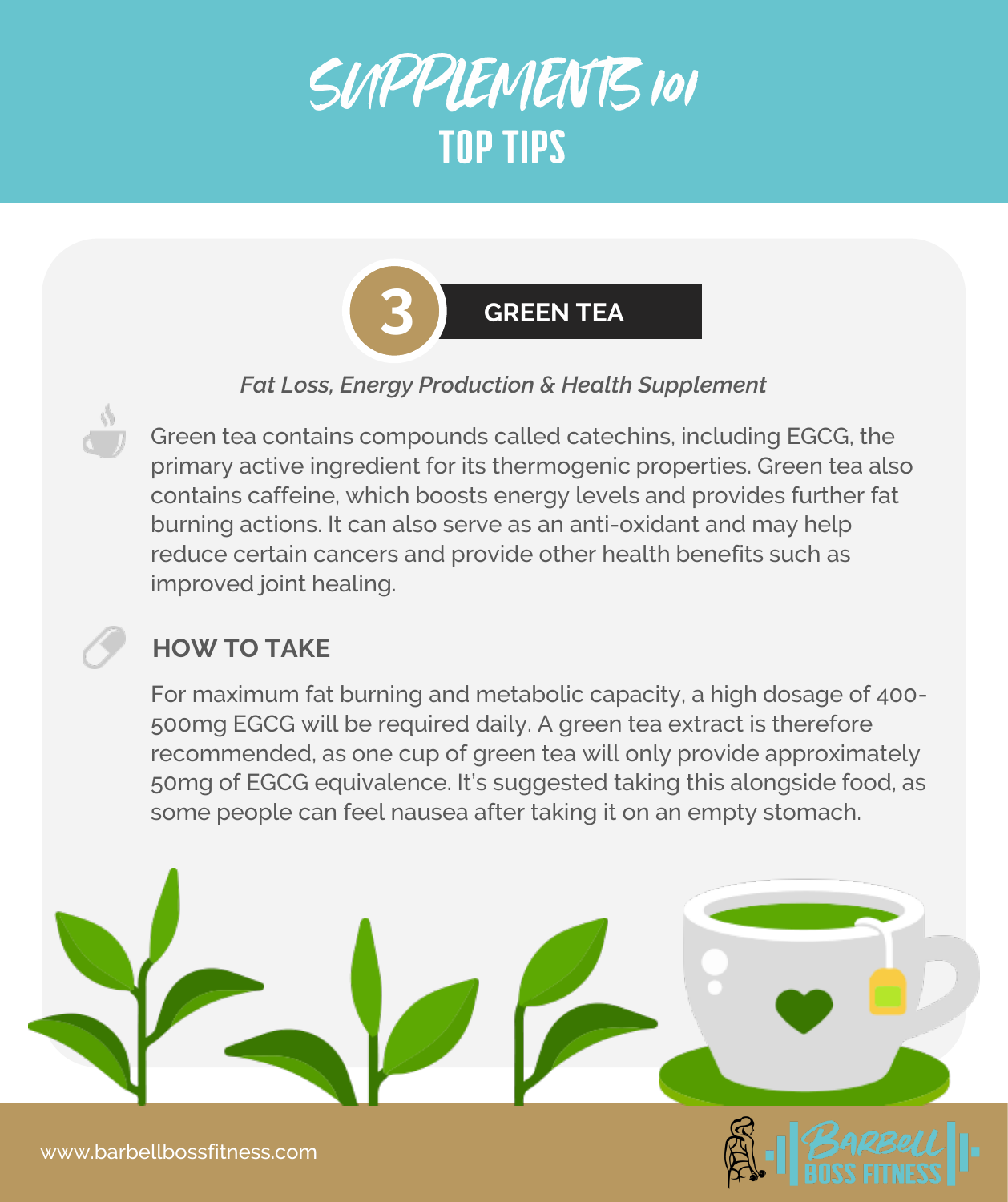



#### *Health, Strength, Muscle Builder & Fat Loss Supplement*

This is a combination of zinc, magnesium and vitamin B6. Research has shown that hard training individuals (people who sweat a lot) may be deficient in these essential minerals. You may see improved hormone levels, aiding better recovery, sleep and strength.

## **HOW TO TAKE**

**Zinc:** For the hard training individual, a higher dosage of 25-45mg daily is the ideal. If no training is taking place, 5-10mg is likely sufficient.

*Magnesium:* Citrate or other bioavailable forms such a Diglycinate or Gluconate are your best options to provide best absorption rates. With these, a daily dosage from 200-450mg Magnesium is the ideal.



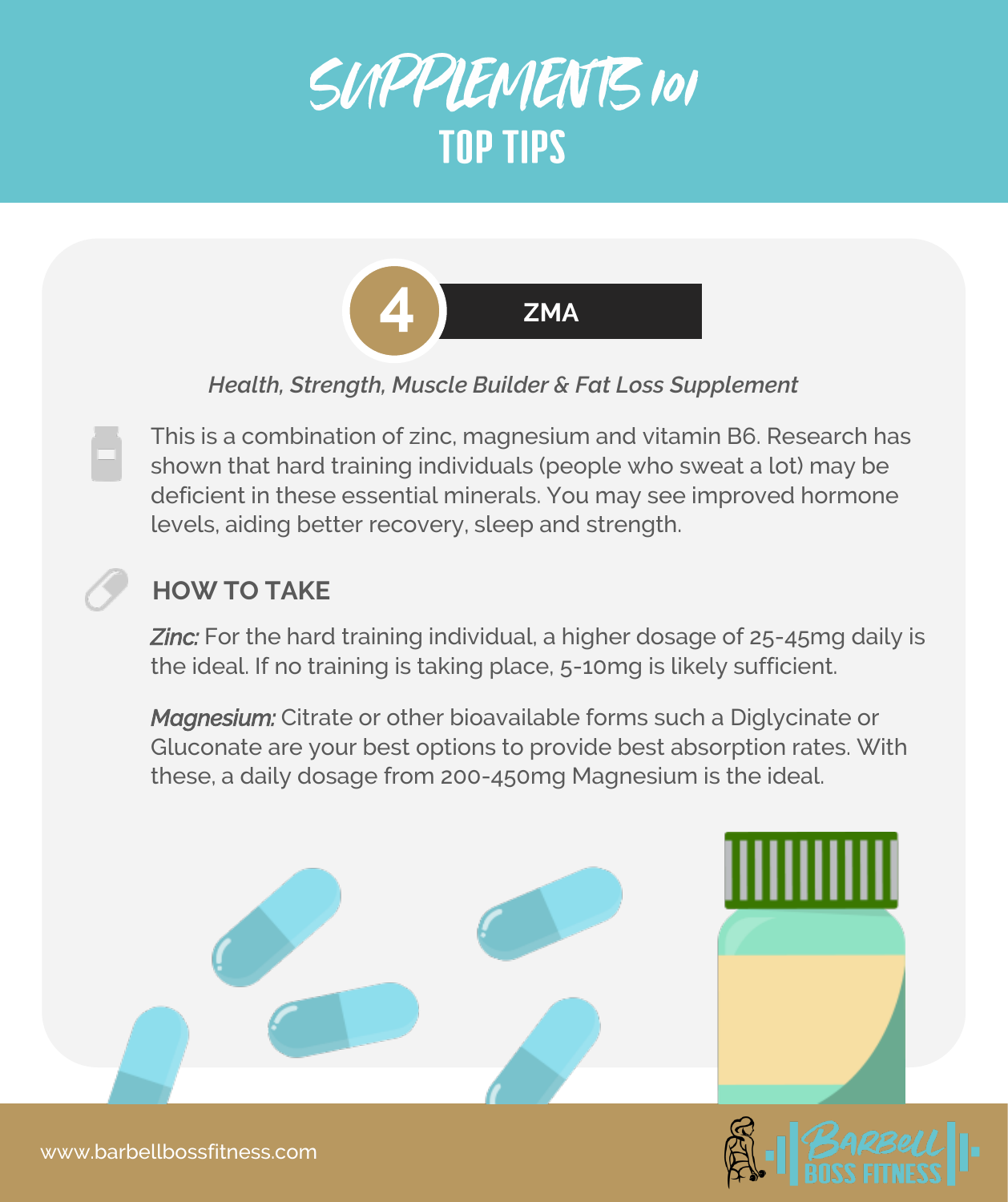



*Health, Mass Builder, Strength* 

Research is uncovering many roles for this vitamin in the body. There are two main types of vitamin K - K1 (phylloquinone) and K2 (menaquinone). What is currently known is that vitamin K plays a critical role in enabling specific enzymes in the body to function. Some of these enzymes help form blood-clotting factors, and some are important for fixing calcium in bones. These roles appear to be performed by K1. A particular type of K2 is known as MK-4 has recently been shown to increase testosterone production.

# **HOW TO TAKE**

Look for vitamin K supplements that provide both K1 and K2. While most supplements use a form of K2 known as MK-7, your best bet is to use a form that includes MK-4 to maximise testosterone production. Take 100- 1,000mcg of vitamin K1 and vitamin K2.



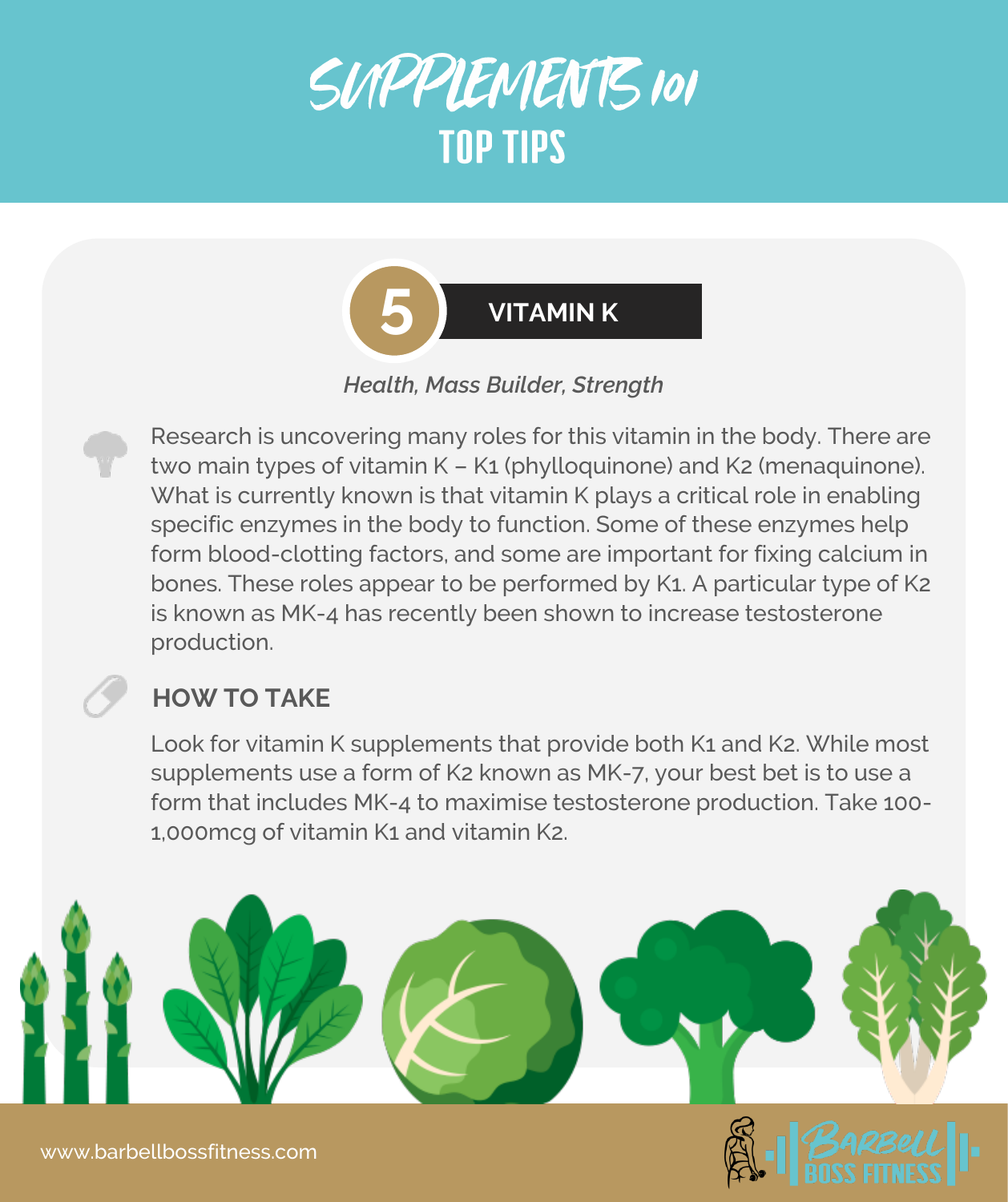



#### *Mass Builder, Strength, Energy Production, Fat Loss, Health*

Whey is an effective protein for increasing muscle protein synthesis, the process in muscle cells that results in muscle growth. There are numerous reasons why whey is so effective, such as its high content of branched-chain amino acids (BCAAs) and its ability to boost blood flow to muscles. However, the most important characteristic of whey is its rapid rate of digestion. Whey protein is one of the fastest-digesting protein sources that you can get. It also makes achieving a high protein diet super easy.

## **HOW TO TAKE**

Typical recommendations are 20-40g first thing in the morning, 30-60 minutes before workouts, within 30- 60 minutes after workouts, and between meals, as needed.



 $\overline{\phantom{a}}$